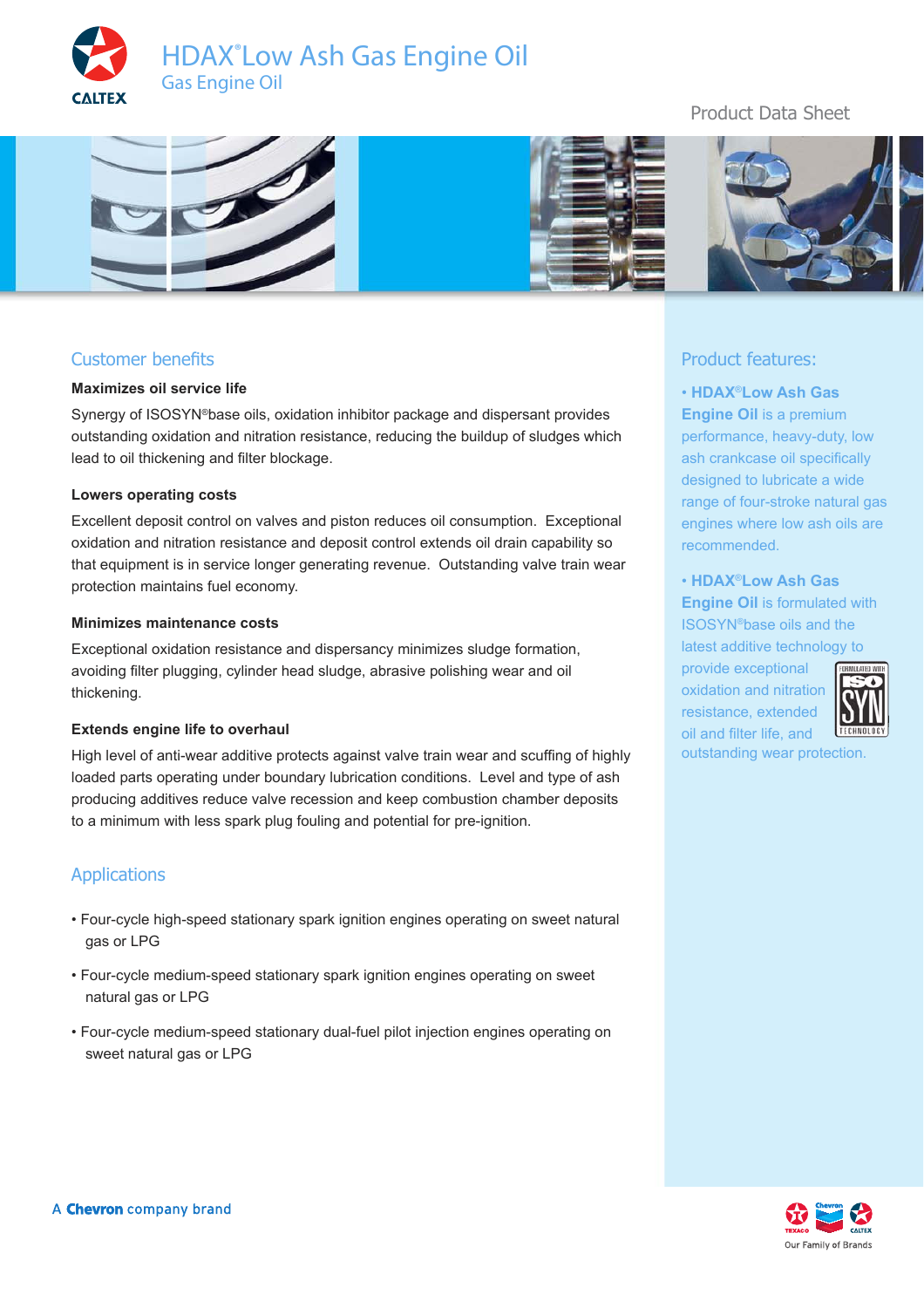





## Prododuct specifications

| <b>HDAX<sup>®</sup>LOW ASH GAS ENGINE OIL</b><br><b>KEY PROPERTIES</b> |        |
|------------------------------------------------------------------------|--------|
| <b>SAE Grade</b>                                                       | 40     |
| <b>Product Code</b>                                                    | 530022 |
| Acid Number, D664, mg KOH/g                                            | 1.0    |
| Base No., D2896, mg KOH/g                                              | 4.2    |
| Phosphorus, m %                                                        | 0.03   |
| Sulfated Ash, m %                                                      | 0.5    |
| Viscosity, mm <sup>2</sup> /s @                                        |        |
| $40^{\circ}$ C                                                         | 124    |
| mm <sup>2</sup> /s @ 100°C                                             | 13.5   |
| Viscosity Index                                                        | 104    |
| Zinc, $m$ %                                                            | 0.03   |
|                                                                        |        |

1010

# Performance standards

• Caterpillar field test requirements for 3500 series and smaller gas engines (selfcertified)

- Caterpillar field test requirements for 3600 series gas engines (self-certified)
- Cummins QSV engines (provisional approval)
- GE Jenbacher approval for Type 2/3 and Type 6 engines burning natural gas, including catalyst-equipped engines (TI 1000-1109)
- Wärtsilä approval for SG and DF engines
- Waukesha approval for cogeneration applications (12-1880AE)
- Waukesha approval for AP 220GL engines burning natural gas (12-1880AE)
- Waukesha field test requirements for other engines burning natural gas (selfcertified)

### ENVIRONMENT, HEALTH and **SAFETY**

Information is available on this product in the Material Safety Data Sheet (MSDS) and Customer Safety Guide. Customers are encouraged to review this information, follow precautions and comply with laws and regulations concerning product use and disposal.

To obtain a MSDS for this product, visit: